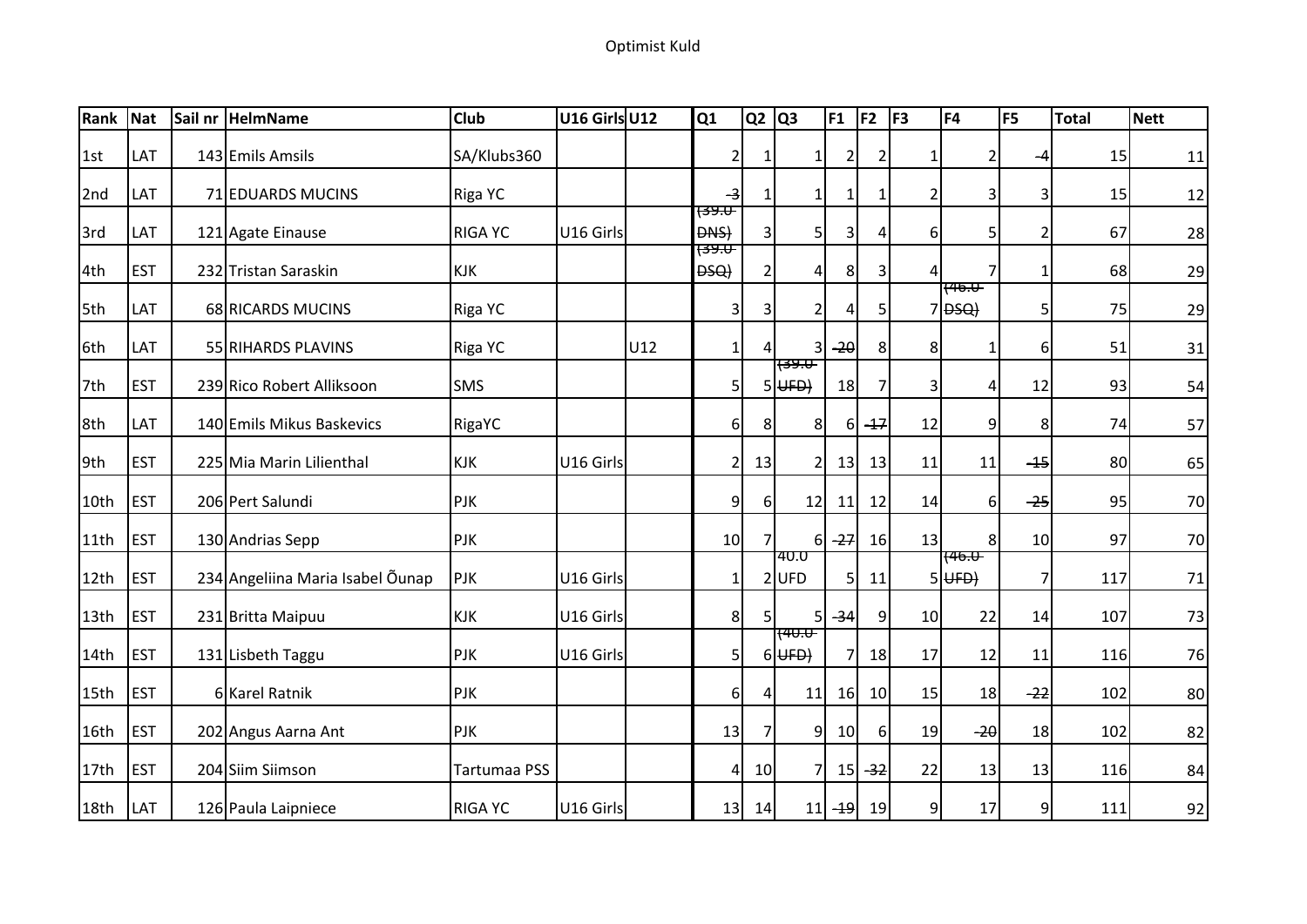Optimist Kuld

|                  |            |                          |             |           |     |                 |                | 39.U                                  |                |           | <del>(46.U</del>      |                               |                                             |     |     |
|------------------|------------|--------------------------|-------------|-----------|-----|-----------------|----------------|---------------------------------------|----------------|-----------|-----------------------|-------------------------------|---------------------------------------------|-----|-----|
| 19th             | LAT        | 107 Viesturs Simsons     | Riga YC     |           |     | $\overline{4}$  |                | $10$ UFD                              | 9 <sup>1</sup> |           | $15$ $\overline{BSQ}$ | 10                            | 21                                          | 154 | 108 |
| 20th             | <b>EST</b> | 208 Henry-Mark Andresson | <b>KJK</b>  |           |     | 15              | 9              | 10                                    | <b>26</b>      | $-31$     | 18                    | 14                            | 17                                          | 140 | 109 |
| 21st             | <b>EST</b> | 252 Susanna Silluta      | <b>KJK</b>  | U16 Girls |     | 7               | 19             | 18                                    | $-24$          | 14        | 16                    | 19                            | 20                                          | 134 | 113 |
| 22nd             | <b>EST</b> | 45 Elisabeth Ristmets    | <b>ROPK</b> | U16 Girls |     | 9               | 11             | 3                                     | 24             | 26        | 23                    | $-29$                         | 27                                          | 152 | 123 |
| 23rd             | LAT        | 131 Karlina Vaivode      | SA/Klubs361 | U16 Girls |     | 11              | 8 <sup>1</sup> | 4                                     | $-34$          | 27        | 27                    | 26                            | 24                                          | 158 | 127 |
| 24th             | <b>EST</b> | 185 Mia Maria Lipsmäe    | KJK         | U16 Girls |     | 14              | 15             | 16                                    | $-28$          | 21        | 24                    | 16                            | 23                                          | 157 | 129 |
| 25th             | <b>EST</b> | 218 Hugo Mart Reisner    | <b>ROPK</b> |           |     | 12              | 11             | 14                                    | 23             | 22        | 25                    |                               | <del>(49.U  </del><br>$23$ $\overline{BSQ}$ | 179 | 130 |
| 26th             | <b>EST</b> | 170 Martin Lipp          | <b>ROPK</b> |           |     | 7               | 17             | 13                                    | 14             | 23        | 30                    | 31                            | $-32$                                       | 167 | 135 |
| 27 <sub>th</sub> | <b>EST</b> | 254 Karl Sören Tamm      | <b>NYCS</b> |           | U12 | 19              | 20             | 8 <sup>1</sup>                        | 12             | 36        | 31                    | 15                            | $-40$                                       | 181 | 141 |
| 28th             | <b>EST</b> | 183 Karolina Dovgan      | <b>NYCS</b> | U16 Girls |     | 22              | 18             | $\overline{7}$                        | 17             | $-41$     | 26                    | 24                            | 29                                          | 184 | 143 |
| 29th             | LAT        | 134 Artjoms Lesovojs     | SA/Klubs363 |           |     | 16              | 16             | 15                                    | -29            | 24        | 29                    | 25                            | 19                                          | 173 | 144 |
| 30th             | <b>EST</b> | 235 Kardo Remi Kaar      | PJK         |           |     | 11              | $\overline{9}$ | 24                                    | 25             | 28        | $-41$                 | 21                            | 34                                          | 193 | 152 |
| 31st             | <b>EST</b> | 182 Holger Noormets      | KJK         |           |     | 8 <sup>1</sup>  |                | 'ਦਿਲਾ<br>$12$ $\overline{\text{PNS}}$ | 22             | 25        | 21                    | 35                            | 31                                          | 193 | 154 |
| 32nd             | <b>EST</b> | 125 Artur Ader           | SMS         |           | U12 | 18              | 17             | 12                                    | 43             | 20        |                       | <del>{46.U</del><br>$20$ UFD) | 26                                          | 202 | 156 |
| 33rd             | <b>EST</b> | 228 Rainer Kepp          | <b>TJK</b>  |           |     | 14              | 21             | 28                                    | 32             | 29        | $-35$                 | 28                            | 16                                          | 203 | 168 |
| 34th             | <b>EST</b> | 172 Oliver Iida          | <b>ROPK</b> |           |     | 12              | 12             | 6                                     | 36             | 35        | $-42$                 | 30                            | 38                                          | 211 | 169 |
| 35th             | <b>EST</b> | 207 Katariina Vaher      | KJK         | U16 Girls |     | 10              | 21             | 13                                    | $-40$          | 30        | 32                    | 36                            | 28                                          | 210 | 170 |
| 36th             | <b>EST</b> | 184 Kaur Säärits         | <b>NYCS</b> |           |     | 25              | 25             | 91                                    |                | $30 - 43$ | 28                    | 27                            | 37                                          | 224 | 181 |
| 37th             | <b>EST</b> | 253 Jakob Tuubel         | <b>NYCS</b> |           |     | 20 <sub>l</sub> | 14             | 14                                    | 35             | 34        | $-36$                 | 34                            | 36                                          | 223 | 187 |